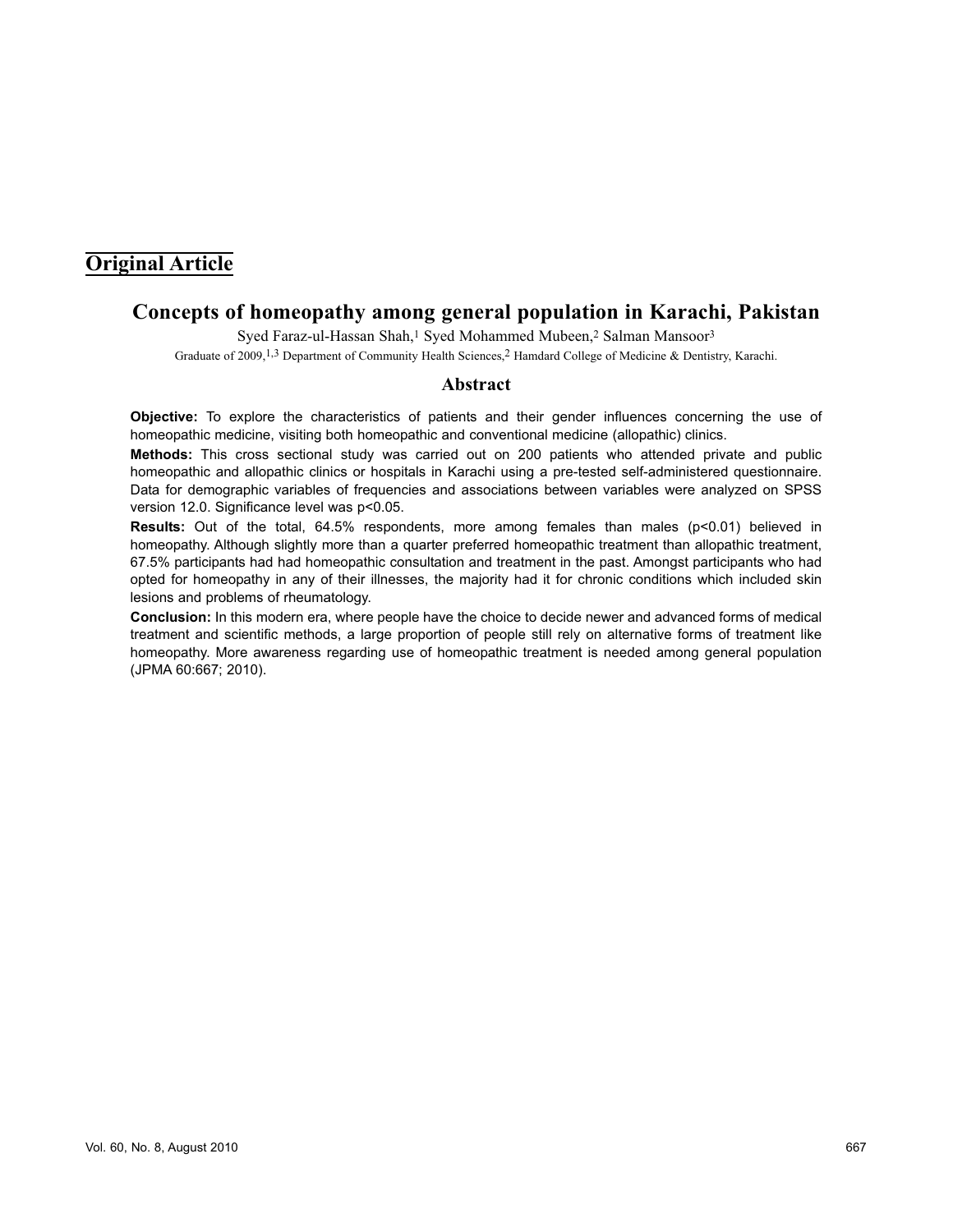## **Introduction**

The present era offers not only conventional form of western medical treatment, commonly known as allopathic medicine, but also many alternative forms of treatments. Among them, homeopathy is one of the most widely accepted and safe forms of alternative medical treatment practiced worldwide.1,2 Homeopathy was introduced by a German doctor Samuel Hahnemann 200 years ago. It is based on "law of similar" described by him as "let likes be cured by likes" and so named it "homeopathy". His philosophy was minimal doses that can relieve diseases in those who have symptoms similar to those created by strong and potent doses of the drug.3,4 Furthermore due to its different laws, every individual is treated as a peculiar case in homeopathy.<sup>5</sup>

Over the last many years, there is a global proportionate rise of patients using homeopathy. In the US alone, there is a 500% increase in overall patients taking homeopathic treatment in a period of seven years,<sup>6</sup> while in European countries a considerable increase in the use of homeopathy is documented.<sup>7-10</sup> Similarly, studies published in India, Bangladesh, Nepal and Pakistan have also brought to light the use of complementary and alternative medicine along with western allopathic medicine. Homeopathy was found to be widely used for various illnesses of both acute and chronic nature.11-14 However, in Pakistan, there is lack of substantial evidence regarding the beliefs and concepts of homeopathic treatment among general population. This study explores the characteristics of patients and their gender influences for the use of homeopathic medicine visiting both homeopathic and allopathic clinics/hospitals.

## **Patients and Methods**

This study was a non-interventional, exploratory, cross-sectional survey conducted in the months of June and July 2007 using a non-probability convenient sampling technique. The survey was carried out in eight towns of Karachi namely: Gulshan-e-Iqbal, Saddar, North Nazimabad, Gulberg, Shah Faisal, Liaquatabad, S.I.T.E and the Clifton Cantonment Board. All patients attending either homeopathic or allopathic clinics or hospitals were selected as target population. A sample size of 200 patients, equally recruited from homeopathic and allopathic clinics/hospital settings was included in the study.

Data was collected via a pre-tested questionnaire. The questions were designed after an extensive literature search on the topic of homeopathy keeping in view the objectives of the study. The field workers were trained for filling the appropriate responses in the questionnaire. The questionnaire was pilot-tested and all ambiguities were removed before finalization and administration in the study population. Half of the questionnaires were filled by patients who went to homeopathic doctors for their illnesses, while the rest was

filled by those who went to the medical practitioners. Permission was sought from the concerned doctor of the clinic or hospital administration to carry out the study. The respondents were informed verbally about the purpose of the study and participation in the study was taken as their consent. Confidentiality of the data and anonymity of participation was ensured to all respondents of the study who had the right to withdraw at any stage of data collection.

Inclusion criteria of our study included all patients of either sex attending homeopathic or allopathic clinics or hospitals. In hospitals, patients attending out-patient department were included. Attendants of the patients and hospital staff were excluded from participating in the study.

Data was checked, cleaned and entered into the computer and was analyzed with the help of SPSS software version-12. Frequencies were tabulated for demographic variables and associations between variables were tested for statistical significance using Student's Chi-square with differences regarded to be significant at 5% level.

#### **Results**

Out of a total 200 patients, females were in slight majority  $(53.5\%)$  than males  $(46.5\%)$ . Amongst them,  $70\%$ 

**Table-1: Demographic data of respondents.**

| <b>Variables</b>               | $N = 200$               | $\frac{0}{0}$ |
|--------------------------------|-------------------------|---------------|
| <b>Sex</b>                     |                         |               |
| $\bullet$ Male                 | 93                      | 46.5          |
| $\bullet$ Female               | 107                     | 53.5          |
| <b>Marital Status</b>          |                         |               |
| • Married                      | 140                     | 70            |
| • Unmarried                    | 51                      | 25.5          |
| • Widow/Divorced               | 9                       | 4.5           |
| Religion                       |                         |               |
| $\bullet$ Islam                | 193                     | 96.5          |
| $\bullet$ Christianity         | 4                       | 2             |
| $\blacklozenge$ Hinduism       | 3                       | 1.5           |
| Occupation                     |                         |               |
| + Housewife                    | 69                      | 34.5          |
| ◆ Teacher                      | 50                      | 25            |
| ◆ Student                      | 27                      | 13.5          |
| ◆ Skilled worker               | 25                      | 12.5          |
| $\bullet$ Business             | 11                      | 5.5           |
| $\bullet$ No Job               | 18                      | 9             |
| Age (in years)                 |                         |               |
| $\bullet$ 10 - 20              | 17                      | 8.5           |
| $\bullet$ 21 - 30              | 52                      | 26            |
| $\bullet$ 31 - 45              | 67                      | 33.5          |
| $* 46 - 60$                    | 40                      | 20            |
| $\bullet$ > 60                 | 24                      | 12            |
| Mean Age (SD)                  | 39.33 years $(\pm 9.2)$ |               |
| Monthly income (in Rupees)     |                         |               |
| Less than 5000                 | 20                      | 10            |
| $5001 - 15000$                 | 51                      | 25.5          |
| $15000 - 40000$                | 42                      | 21            |
| More than 40000                | 38                      | 19            |
| Income not disclosed/dependent | 49                      | 24.5          |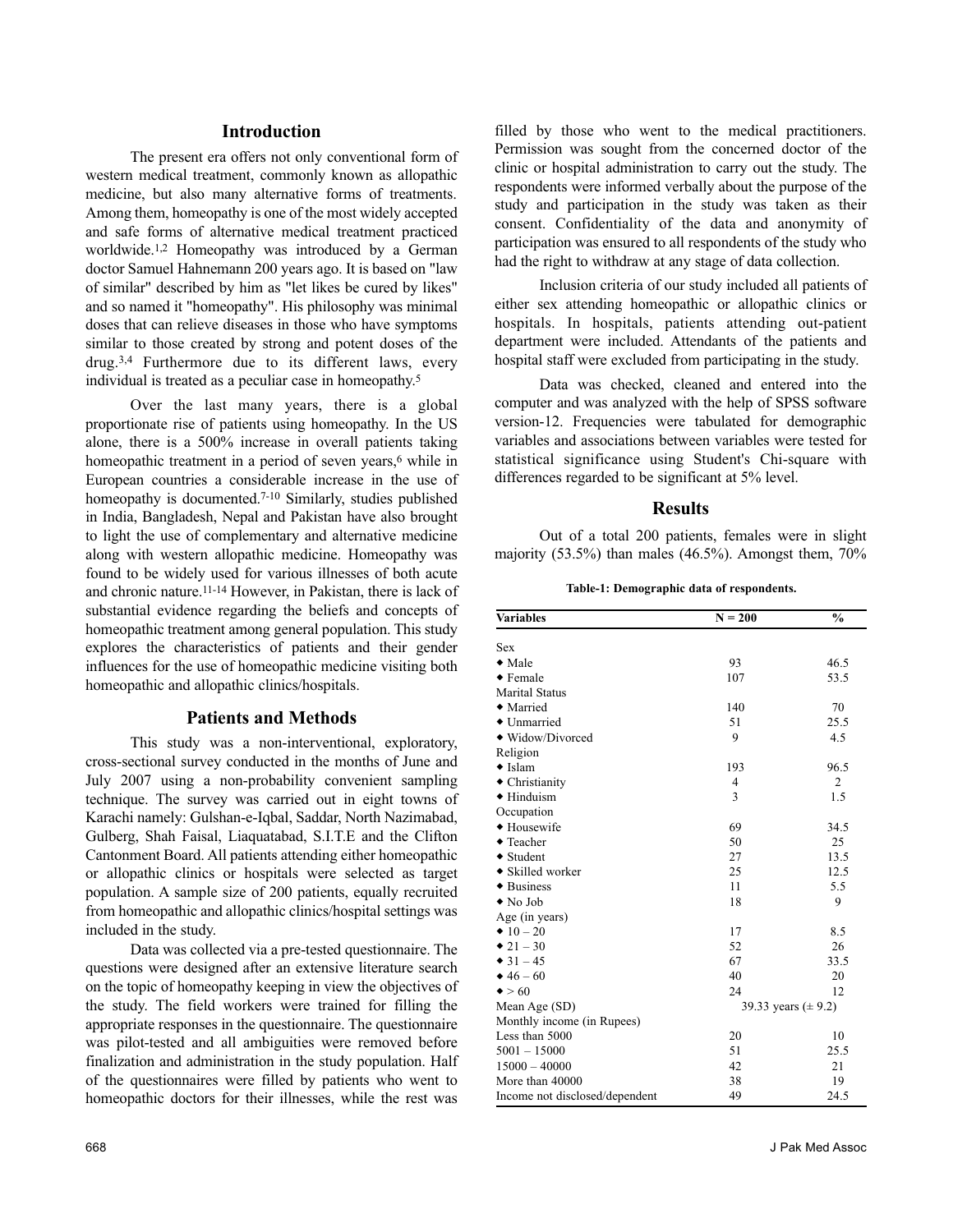**Table-2: Belief, preference and past homeopathic treatment by sex.**

| Male $n=93(%)$ | Female $n=107(%)$ | Total N=200 $(%$ ) | p-value* |
|----------------|-------------------|--------------------|----------|
|                |                   |                    |          |
| 46(49.4)       | 83 (77.5)         | 129(64.5)          | 0.001    |
| 47(50.3)       | 24(22.4)          | 71 (35.5)          |          |
|                |                   |                    |          |
| 27(29.0)       | 30(28.0)          | 57(28.5)           | 0.8      |
| 66 (70.9)      | 77 (71.9)         | 143(71.5)          |          |
|                |                   |                    |          |
| 56(60.2)       | 79 (73.8)         | 135(67.5)          |          |
| 37(39.7)       | 28 (26.1)         | 65 (32.5)          | 0.05     |
|                |                   |                    |          |

\* Chi-square as a test of significance.

**Table-3: Reasons and disease preference for homeopathic treatment in the past.**

| <b>Variables</b>                         | $N = 135$ | $\frac{6}{6}$ |
|------------------------------------------|-----------|---------------|
| Reasons for opting homeopathic treatment |           |               |
| ◆ Advised by others                      | 67        | 50            |
| • Family preference                      | 33        | 24            |
| • Attracted by media/advertisement       | 10        | 7.4           |
| ◆ Economically feasible                  | 11        | 8             |
| • Availability in forms easy to use      | 5         | 3.7           |
| • Fear or avoidance of surgery           | 9         | 6.7           |
| Disease preference                       |           |               |
| • Any disease of chronic nature          | 56        | 41.5          |
| • Gastrointestinal tract/Kidney/Liver    | 33        | 24.4          |
| $\bullet$ Skin                           | 11        | 8.1           |
| • Cardiovascular/Respiratory             | 9         | 6.7           |
| • Joint pains (Problems of Rheumatology) | 8         | 5.9           |
| • Any acute illnesses                    | 18        | 13.3          |

were married with Muslim predominance. More than half of the total respondents were either a housewife or were related to a teaching profession. Mean age of the respondents was  $39.33 \pm 9.2$  years with the highest number (33.5%) in the age group between 31 to 45 years. Monthly income of patients was between Rupees 5000 to 15000, this was applicable to nearly a quarter of the respondents, whereas an equal number either did not wish to disclose or were dependents (Table-1).

Although the majority (71.5%) of the respondents preferred modern western medicine (allopathic) as their treatment option, a large majority 129/200 (64.5%) preferred homeopathy. It was found to be statistically significant with females more in favour (p<0.001). Similarly, 135 out of 200 (67.5%) respondents admitted to have taken homeopathic treatment in the past with females using it significantly more than males ( $p = 0.05$ ) (Table-2).

Participants were specifically asked about their reasons for opting for homeopathy. Out of 135 patients who had had treatment in the past, half (50%) of them had homeopathic treatment on advice by others and 24.4% had it as it is preferred in the family. Only 7.4% were attracted by advertisements, print media and other media, 8.1% gave their reasons as it is economically feasible, 3.7% said that they

went for homeopathy because of its medication (easy forms), and 6.7% had opted because of their fear or avoidance of surgery (Table-3).

A large majority of participants (41.5%) preferred homeopathy for diseases of chronic nature, followed by 24.4% for GIT, liver and urinary disorders while only 13.3% preferred it for any acute illnesses. The rest of the respondents preferred homeopathy for skin, cardiovascular and respiratory disorders and joint pain (Table-3).

#### **Discussion**

The majority of patients visiting homeopathic clinics in this study comprised of women between 32 to 45 years of age were mostly married housewives. A predominance of females as compared to males was observed going for a homeopathic consultation, in many other studies conducted worldwide.12,15-18 Although none of the female respondents in our study specifically identified female-related diseases for homeopathic consultation, many studies have documented the use of homeopathy for a wide range of problems and symptoms that concern women's reproductive health.19-21

The present study also showed that the majority who had opted for homeopathy belonged to a socio-economic class/income block earning less than Rupees 15,000 per month. Furthermore, none of the patients were found to have a professional background. A recent Bangladeshi study also documented more than half of the participants in a similar income range.<sup>12</sup> This reflects that homeopathy is more popular amongst lower and lower-middle classes in South Asian regions.

In this study, nearly three-fourth of the respondents sought homeopathic treatment on advice of others or family pressure. Another study done in a tertiary care hospital in Karachi showed that the majority (72%) consulted a homeopathic practitioner due to others' recommendation.<sup>14</sup> An Indian study also showed the influence of family and friends as the most common reason for opting alternative treatment.<sup>22</sup> Contrary to this, dissatisfaction with the results of conventional treatment was the main reason among